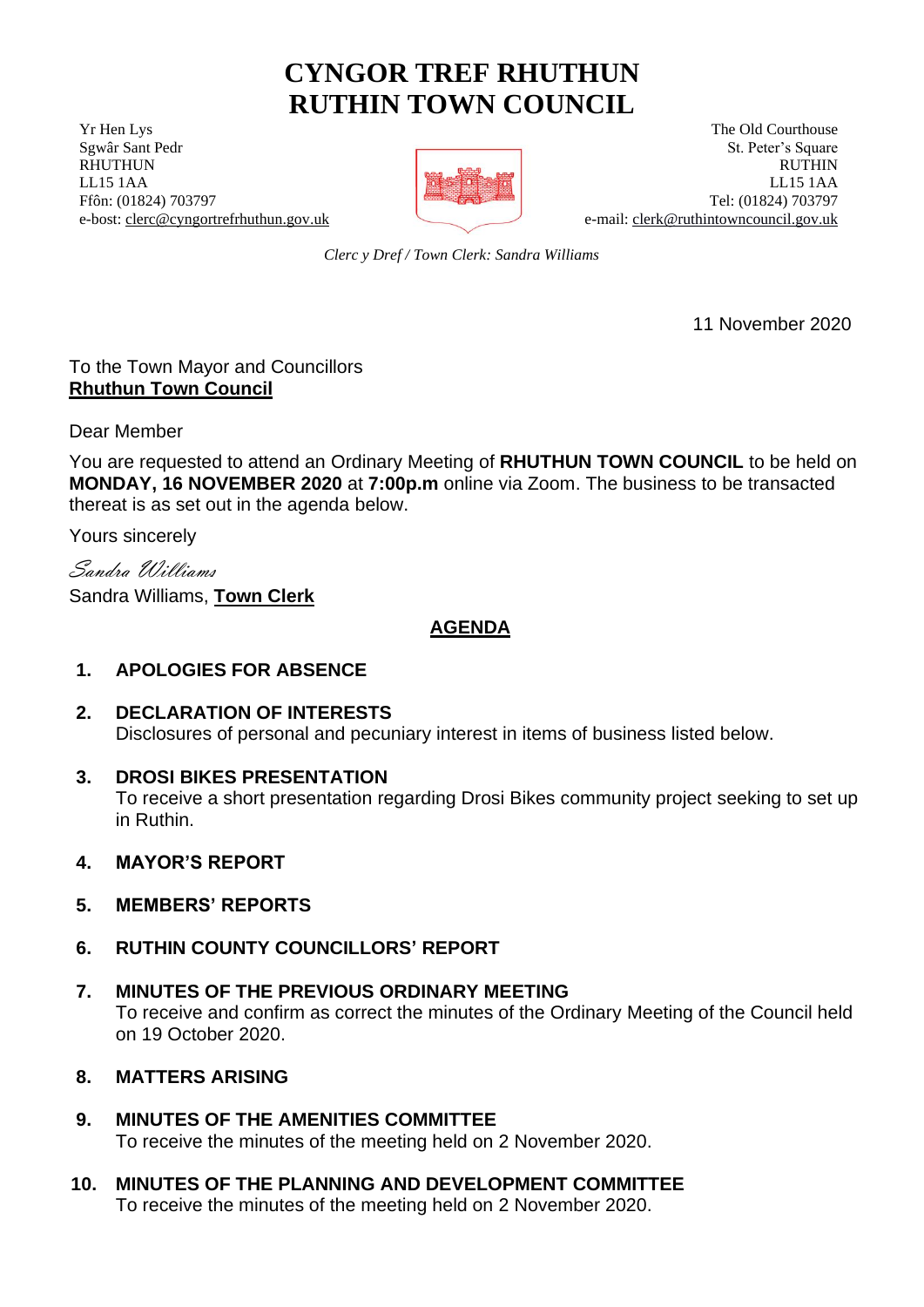# **11. MINUTES OF THE GOOD CITIZEN GROUP**

To receive the minutes of the meeting held on 11 November 2020.

## **12. MINUTES OF THE STAFFING SUB-COMMITTEE**

To receive the minutes of the meeting held on 12 November 2020.

## **13. FEEDBACK FROM THE DOCUMENTS SCRUTINY GROUP**

To consider comments from the Documents Scrutiny Group regarding the Independent Remuneration Panel for Wales Draft Annual Report.

## **14. CO-OPTION OF A TOWN COUNCILLOR**

To request that members select a new member from amongst the five individuals who have expressed an interest in the vacant seat.

#### **15. YOUTH REPRESENTATIVE ON TOWN COUNCIL**

To consider having a youth representative on Ruthin Town Council.

#### **16. GLASDIR PLANNING APPLICATION**

To consider the Town Council's views regarding planning application 02/2020/0724 – Land at Glasdir, Ruthin - Erection of 63 no. affordable dwellings together with access, open space and associated works (amended scheme).

#### **17. SHARE AND REPAIR SHED PROPOSAL**

To consider Ruthin Town Council's response to the information gathered regarding the proposed tri-town circular economy project.

#### **18. FREE PARKING DAYS**

To decide on the five free parking days for 2020-21.

#### **19. COMMUNICATION STRATEGY**

To receive and adopt a Communication Strategy for Ruthin Town Council.

## **20. UPDATE ON THE OLD COURTHOUSE**

To receive an update regarding the Old Courthouse.

## **21. ANNUAL ACCOUNTS 2019-20**

To consider and approve the Annual Accounts for 2019-20.

#### **22. ANNUAL RETURN ACCOUNTING STATEMENTS**

To consider and confirm the responses to the Accounting Statements for 2019-20.

#### **23. INTERNAL AUDIT REPORT**

To consider the internal audit report from JDH Business Services and actions required in response to the recommendations.

#### **24. FINANCIAL STATEMENT**

To receive and approve the financial statement for the period ending 31 October 2020.

#### **25. ACCOUNTS FOR PAYMENT**

To approve payment of the following items:

From Ruthin Town Council current account:

OB HMRC Income tax and National Insurance – October £560.03 OB Denbighshire Citizen's Advice Financial assistance towards Ruthin Citizen's Advice office and homeworking service £2,000.00